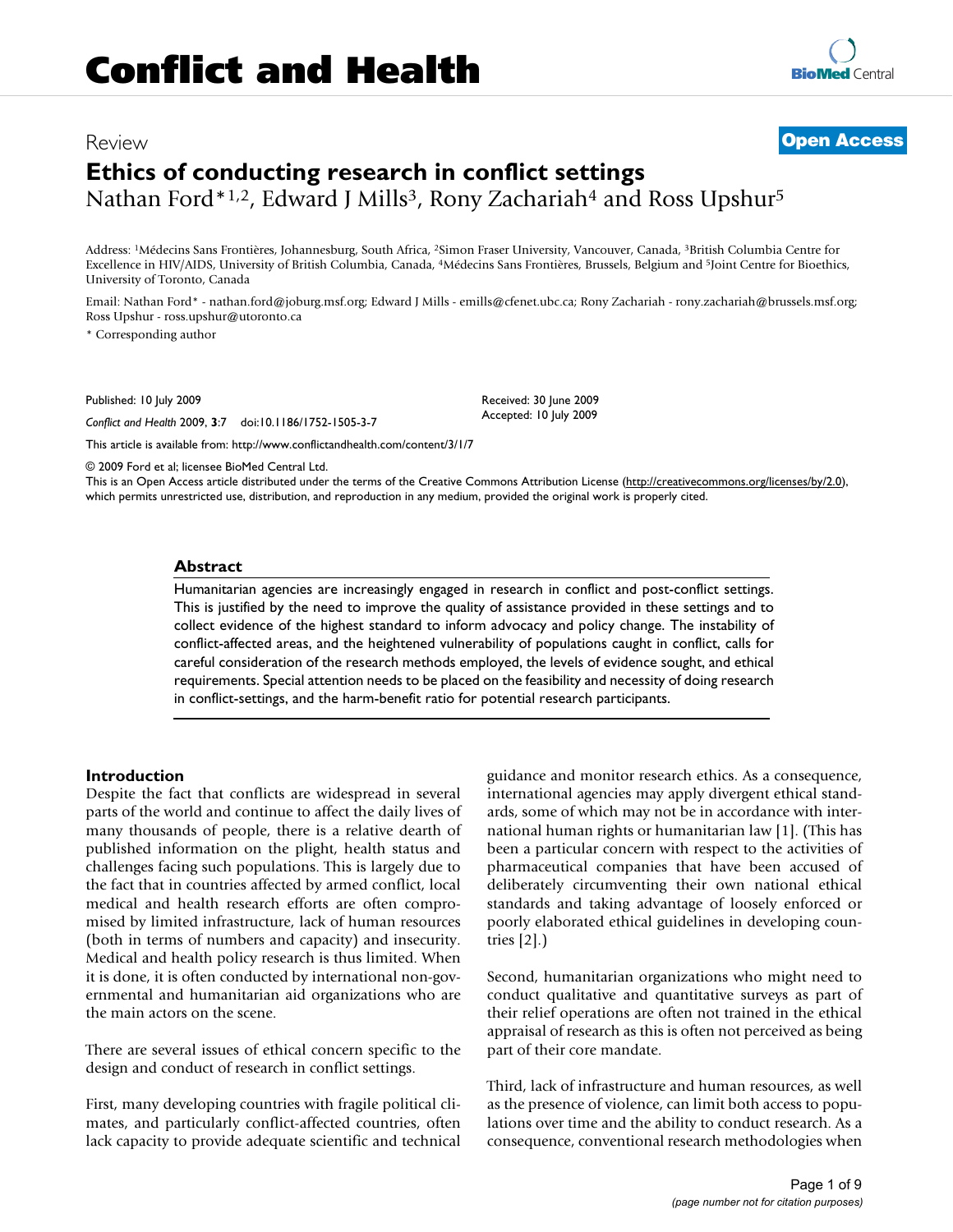applied to conflict settings without due adaptation may compromise the quality of the eventual results. For example, recent Iraq mortality surveys have been heavily criticized on the basis that sampling methods assumed homogenous distributions of violence and static makeup of households, which are uncharacteristic of conflict settings [\[3,](#page-8-2)[4\]](#page-8-3). As a consequence, study results are similarly compromised in their ability to inform and impact policy.

Finally, international governmental and non-governmental organizations may face political pressure and barriers to research. In particular, the dissemination of sensitive findings might culminate in expulsion of organisations from conflict areas or penalisation of individuals or both. An example is given by the imprisonment in 2005 of a representative of a humanitarian organisation for the publication of data exposing the extent of sexual violence in Darfur [\[5\]](#page-8-4). Humanitarian organizations that have reported on human rights abuses and medical/nutritional emergencies in certain countries have been forced to withdraw from those countries or have been expelled.

Despite these issues, there is a clear justification and necessity to conduct research in conflict zones in order to improve knowledge of specific health interventions and their outcomes and bring to light the plight of populations caught in conflict. Not striving to do so may contribute to their vulnerability and add to complacency among those who are responsible or contribute to their unfortunate plight.

This paper discusses some of the main considerations for organisations and individuals engaged in research in conflict settings, and provides guidance on the main ethical principles to be applied.

# **Why do research in conflict settings?**

Humanitarian agencies such as Médecins Sans Frontières (MSF) are undertaking an increasing amount of research in conflict settings, often with the support of academic institutes and actors. For example, the number of peerreviewed articles published by MSF has increased 10-fold in the last 7 years; this includes research in conflict-settings such as Chad, Liberia, Chechnya and the Democratic Republic of Congo ([http://www.fieldresearch.msf.org\)](http://www.fieldresearch.msf.org).

There are several reasons for specifically undertaking research in conflict settings. The main ones include: reporting on the health and humanitarian consequences of conflict; investigating the feasibility and effectiveness of specific interventions; and validating models of delivery.

#### *Reporting on the health and humanitarian consequences of conflict*

Retrospective mortality surveys are the most common method applied in conflict settings to estimate the most important consequences of conflict on health status as indicated by standardized "death rates". The death rates in under five and over five age groups are often used as the most important parameter to judge the necessity of emergency humanitarian action [[6](#page-8-5)]. Such techniques have generated valuable information regarding the impact of a number of conflicts, including those in DRC [[7](#page-8-6)], Iraq [[8](#page-8-7)], Myanmar [[9\]](#page-8-8), Sudan [[10\]](#page-8-9) and Congo Brazzaville [\[11](#page-8-10)]. Information on the nature of trauma or surgical wounds, levels of malnutrition, and surveillance of epidemiological data allow proper needs-assessments, the need for specific nutritional interventions or specific action to control specific epidemics.

Despite the availability of proposed methodologies [[12\]](#page-8-11) there is considerable variance in the quality of the implementation. Given the highly-politicized nature of conflict this can lead to debate about the legitimacy of the research findings [[13\]](#page-8-12). This can result in a particular mode of action or inaction on the part of the warring parties, and have consequences in terms of the application of international humanitarian and human rights law.

Statistical measures alone will fail to capture the full impact of modern warfare on individual/population health and human rights, and non-consequentialist outcomes such as the gathering of personal witness testimony (from victims of injustice) or bearing witness (in the case of care providers) form an important part of the overall picture and provide evidence for action and redress [\[14](#page-8-13)]. Testimony also plays an important part in contributing to 'historical truth' and can contribute to post-conflict reconciliation efforts [\[15](#page-8-14)]. Other methodologies are emerging in response to the recognition that the impact of conflict on civilian populations should not be assessed by mortality rates alone. Mental health surveys are increasingly applied in conflict settings to estimate the consequences of violence and such survey results have been published for conflicts in a diversity of settings, including Sri Lanka [[16](#page-8-15)], Sierra Leone [\[17\]](#page-8-16), and Chechnya [\[18](#page-8-17)]. These surveys generally include questions on the experience of conflict, together with an assessment of general and psychosocial health. There are a number of specific challenges associated with conducting such research in conflict settings, in particular the validity of the survey tools used [[19\]](#page-8-18).

## *Investigating specific interventions*

Certain interventions are designed to support populations caught in conflict and research cannot therefore be easily conducted anywhere else. Examples include psychosocial interventions for psychosocial trauma-mitigation [\[20](#page-8-19)], micronutrients to manage anaemia in malnourished populations displaced by conflict [[21\]](#page-8-20), and trauma surgery [[22](#page-8-21)]. In other instances, a study may be undertaken on an intervention for a condition that is not specifically conflict-related, but which predominates in or is exacerbated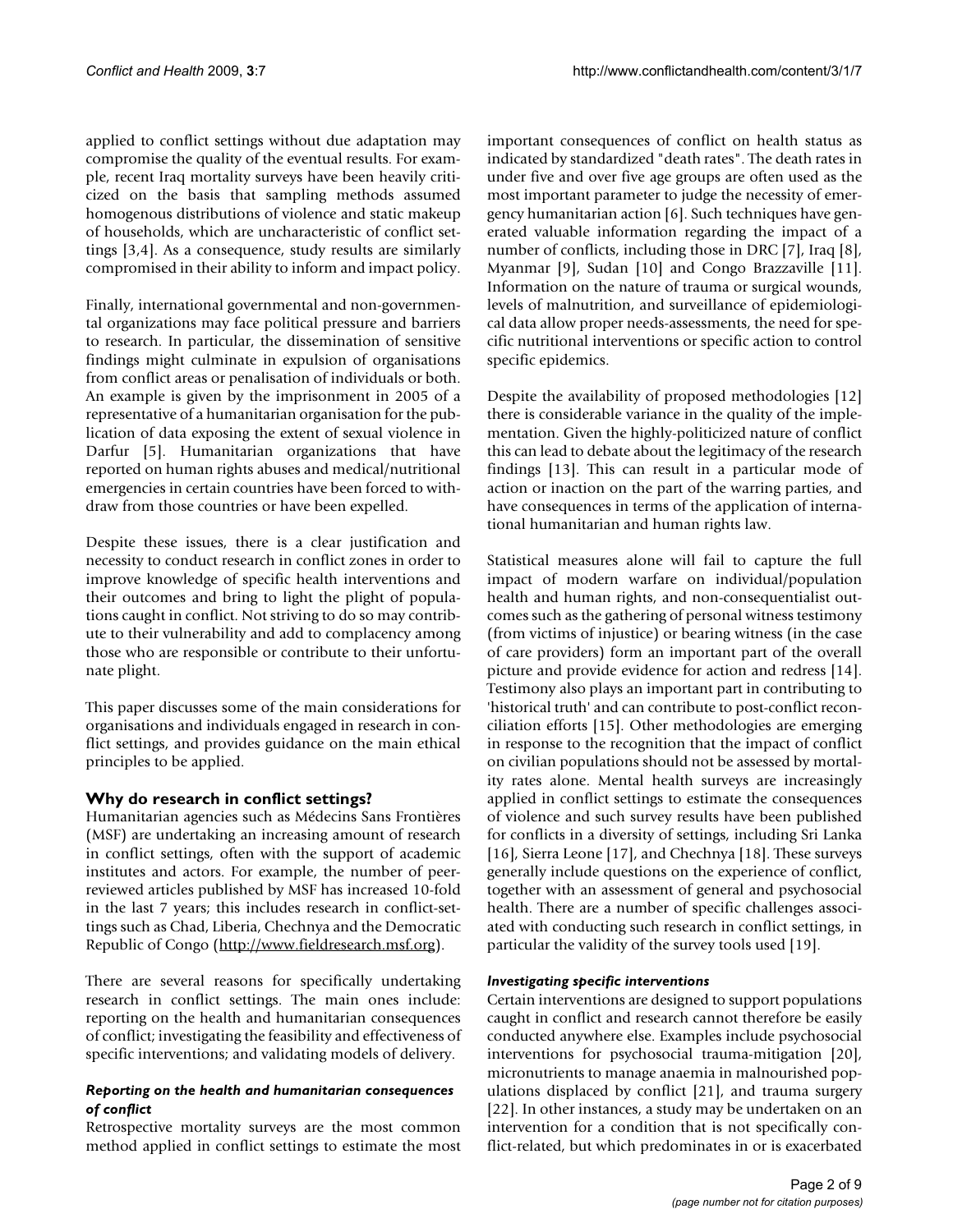by conflict settings. The control of human African trypanosomiasis in the Republic of Congo is one such example [[23\]](#page-8-22). For some contexts, general evidence isn't enough to inform policy change and local evidence is required: the introduction of artemisinin-based combination therapy for the treatment of malaria is an example where MSF and other agencies were involved in the conduct of a numerous drug efficacy studies, including in conflict-affected areas, as a precondition to being able change drug regimens [\[24](#page-8-23)].

# *Validating models of delivery*

Humanitarian agencies are concerned about improving approaches to the delivery of care. Research is particularly relevant in this area to assess the feasibility and provide a sound evidence-base for promoting new approaches. Examples include community-based therapeutic feeding for malnourished infants [\[25\]](#page-8-24), the delivery of tuberculosis treatment in unstable settings [\[26](#page-8-25)], and HIV care and treatment for populations caught in conflict [[27\]](#page-8-26).

Epidemiological approaches have contributed to increasing accountability within the humanitarian sector, with most organisations today referring to agreed indicators outlined by such initiatives as the Sphere Project to guide their interventions [\[6\]](#page-8-5). Such minimum standards aim to improve the overall efficiency and effectiveness of the relief. Such indicators however cannot remain static and need to evolve dynamically over time as there might be variations in the epidemiology of disease, socio-demographic patterns and the environment where conflict occurs [[28\]](#page-8-27).

# **Core elements of research in conflict settings** *Types of evidence*

Traditionally, evidence-based medicine relies on the collection of quantitative data through epidemiological methodology. More broadly, evidence is the basis for inferences and the generation and testing of hypotheses and can take many forms. Humanitarian action relies on a broad range of evidence that includes quantitative data gathered from surveys and routine programme monitoring and qualitative information gathered via questionnaires, narrative accounts, policy analysis and expert inputs [[14\]](#page-8-13).

The type and quality of evidence gathered should be tempered by the circumstances being described and ability and limitations in undertaking specific research. Human rights violations are difficult to capture in numbers and may better be described through a qualitative approach through for example the collection of personal witness testimony. In terms of quantitative data collection, it should be recognized that the implementation of randomized-controlled trial designs in unstable settings is rarely feasible. In such circumstances rapid assessments may be the only feasible option for data collection. Nevertheless, provided clear methods are followed and measurements are carefully conducted, rapid approaches can still yield scientifically valid data. Moreover, it may be the only data available that can guide assessments of immediate needs and guide the implementation of relief efforts.

While there are inherent difficulties in collecting high quality data in conflict settings, there is an obligation to ensure that the research methodology being applied is of the highest standard, whether this is via a simple qualitative survey (gathering testimonies of refugees fleeing conflict) or a cohort study (most commonly the retrospective analysis of routinely collected data). The type of research methodology applied can influence both the scientific validity of the data collected and the requirements for ethical review.

# *Scientific validity*

The conditions of instability inherent to conflict settings create a number of barriers to undertaking high-quality scientific research. Basic data collection systems may be absent or poorly implemented; insecurity may limit movement and the ability to collect new data through surveys; the unpredictability of the setting may preclude study designs that require a large sample size or a long follow-up period; the displacement of populations will limit the potential for conducting prospective studies requiring return visits. Studies that require follow-up information on patients might also prove impossible.

Given such considerations, it is not surprising that most studies emanating from conflict settings are dependent on routinely collected data or rapid surveys. There is nevertheless still scope to improve the study design, the implementation of studies and their analysis and reporting in conflict settings.

# *Study design*

The development of study protocols can be greatly improved through collaboration with groups outside the conflict setting. Literature reviews, protocol writing, and the testing and validation of questionnaires, can all be done in a stable setting with expert support. Validated data collection and survey tools can be prepared in advance so that such studies can be rapidly implemented.

The validity of simple observational studies can also be greatly improved by relatively straightforward modifications such as randomization in the sampling strategy and blinding of data analysts.

## *Study Implementation*

One major challenge to research done by humanitarian agencies is that the study team is composed of people who are also involved in the delivery of aid. Research rightly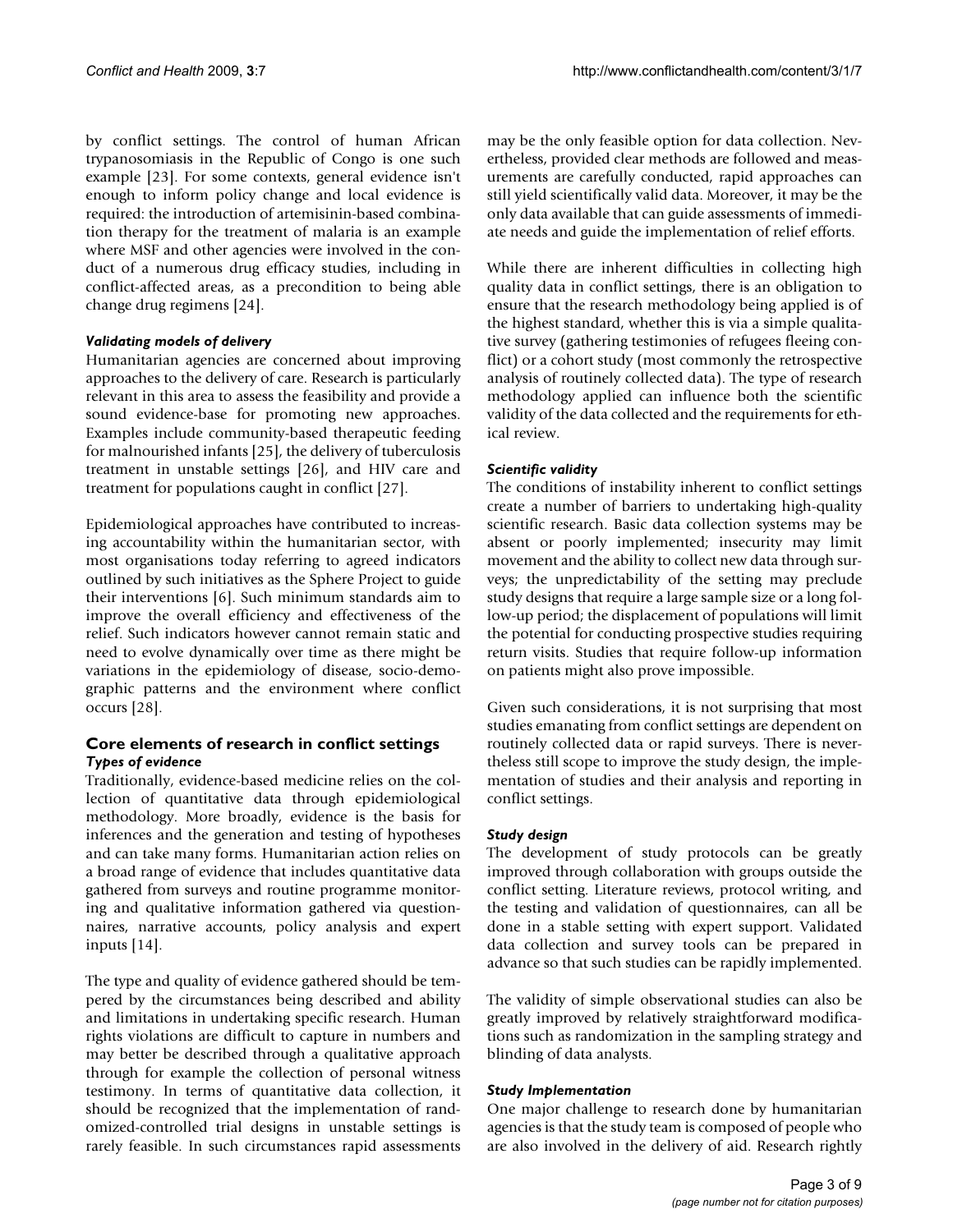takes second-place to the provision of life-saving assistance, but the result is that often the research is poorly conducted or abandoned altogether. While this is understandable, it raises ethical concerns (engaging research participants without completing the research) and is a waste of resources. As far as possible, the initiation of research should be preceded by a feasibility analysis and resource commitment to see it through to completion. The designation of dedicated study personnel, including people trained in research methods, should be encouraged to avoid the diversion of human resources to other activities (recognizing that expansion of teams is not always possible in insecure settings). As expatriate turnover in conflict situations is high, involving and training a core group of national collaborating researchers would facilitate continuity of the research and would constitute a resource pool for the future. The possibility of identifying a pool of responsive academics or resource persons to help support specific tasks (such as protocol review or statistical analysis) could also be considered.

# *Analysis and reporting*

The analysis and reporting of data requires expertise that is often not found in those involved in aid delivery. The reliability of the data analysis can often be substantially improved by involving epidemiologists and/or statisticians who are capable of undertaking more robust analyses. Editorial skills should also be sought to assist in writing papers for peer-reviewed publications. Far too much valuable information lies in drawers of aid agency offices because nobody has the time nor the expertise to write up and publish the findings.

# **Ethical requirements**

The requirement for ethical review depends on the research methodology and the specific population involved. This would vary depending on if the research involves routine monitoring and evaluation, hypothesis testing, or clinical research.

# *Routine Monitoring and evaluation*

Routine monitoring and evaluation provides valuable data that can inform future interventions. Examples include the reporting of the provision of antiretrovirals in conflict [\[27](#page-8-26)], and prison settings [[28\]](#page-8-27), improving approaches to the management of severe malnutrition [[29](#page-8-28)] and outcomes of treatment of infectious diseases that predominate in conflict settings [[30\]](#page-8-29). Humanitarian agencies are first and foremost care providers, and their contribution to the evidence base is most often done in this way because the implications in terms of additional resources are minimal, and analyses can be done post hoc, once the emergency has passed.

The generation of such information does not normally require ethical review [\[31\]](#page-8-30). But this does not mean that

such work is free from ethical considerations. In particular, if data derived from routine assistance programmes to vulnerable groups is reported, particular care must still be taken to ensure their vulnerability is not further exploited, or worsened [[32](#page-8-31)]. Confidentiality issues, anonymity of personal identity within datasets, and the right to refuse participation are all fundamental ethical considerations that cannot be compromised.

Another consideration when publishing routinely collected data is the possible harm to an individual's autonomy who had not been informed of, or given the possibility of consenting to the use of their clinical data. This has been debated in submissions for publication of such data relating to the provision HIV/AIDS care in prisons in resource-limited settings [[31\]](#page-8-30) and the treatment of human African trypanosomiasis in a conflict-affected country [\[33](#page-8-32)]. The view taken by the journal ethics committees in both instances was that the benefit of making the data available outweighed any potential harms of publishing such anonymized data.

What is arguably a far greater consideration is the obligation to report such data, particularly where this relates to a new approach to delivering care as the experience might have much wider implications for policy and practice. Humanitarian agencies will often use routinely collected data to inform their own programmes but will not invest in the resources and expertise to analyse such data further and share this information in the public domain, often because the emergency has passed and the focus has moved elsewhere [[34\]](#page-8-33). In its most extreme form, the withholding of information or its sub-optimal utilisation when it could broadly serve to improve individual and public health outcomes can be viewed as a violation of the common good. This notion is based on the argument that solidarity and the recognition that health, human rights, economic opportunities, and development are all intimately linked [\[35](#page-8-34)]. In this way, information gathered for specific programme purposes may in fact have the potential to influence a much broader set of concerns, and this potential must be considered and exploited wherever possible.

## *Hypothesis testing*

If a research hypothesis is to be tested – even by interrogating routinely collected data – new knowledge is being generated and there might be ethical considerations. Deciding on whether ethical review or oversight is needed or not is a particularly grey area to assess for humanitarian actors who are involved in the routine delivery of care and not familiar with the research process. In general, it is recommended that all studies destined for public dissemination be subjected to ethical review and advice until routine standards are set.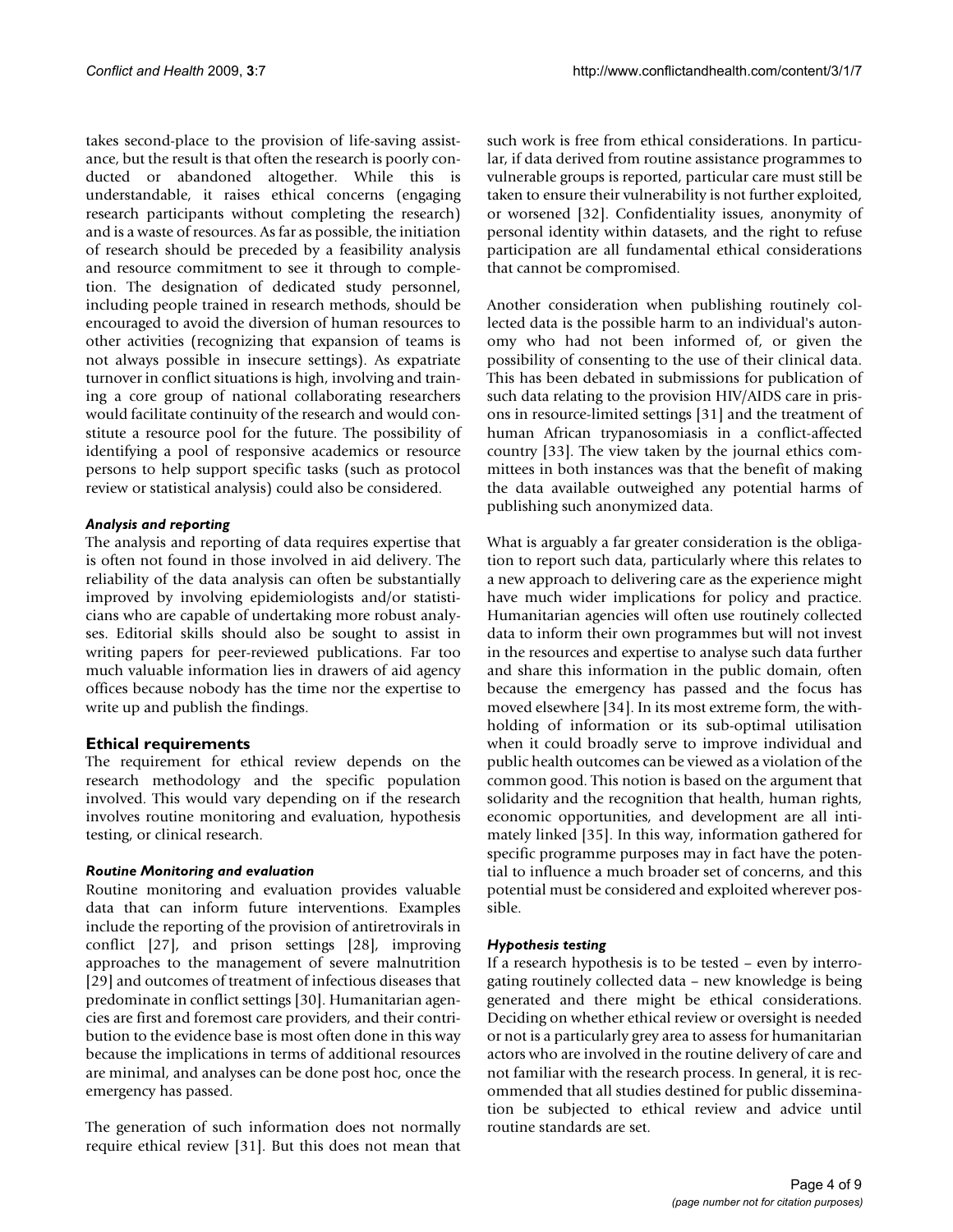#### *Clinical studies*

Clinical studies clearly require ethical review, but such studies ought to be exceptional. Agencies considering undertaking clinical studies in conflict settings should be challenged to justify why the study cannot be undertaken in non-conflict settings. Examples of such justifiable exceptions include the study of new medicines to treat human African trypanosomiasis, a parasitic disease whose spread is directly related to conflict and the disruption of vector control programmes [\[36\]](#page-8-35).

## **Ethical challenges to research in conflict settings** *General considerations*

Ethical norms and standards for medical research have been established since Nuremberg and are elaborated in such documents as the CIOMS guidelines [[37](#page-8-36)]. (see Additional File [1\)](#page-7-0) A number of issues have emerged as being of particular relevance to developing countries but are also applicable to conflict settings [[38\]](#page-8-37). These are outlined below.

#### *Informed consent*

Informed consent is an integral part of acknowledging an individuals' autonomy and protecting those with diminished autonomy (eg prisoners, refugees, children). In research this translates into taking practical steps to respect confidentiality and ensure privacy. The process of obtaining informed consent must be sensitive to the norms, customs and sensitivities of the local environment. A high degree of illiteracy, or mistrust of authority may mean that signing a consent form is meaningless or even dangerous. At worst, the need for informed consent has been overlooked entirely [\[2](#page-8-1)]. In humanitarian crises, researchers are also often the providers of assistance, and particular care must be taken to ensure that consent or refusal to participate is in no way interpreted as being linked to the provision of assistance [\[38](#page-8-37)].

## *Research design*

Particular problems have arisen with respect to the application of standards of care: should this be set according to the country in which the research is being undertaken, or according to the country of origin of the researchers, or the best available standard-of-care worldwide? According to the Declaration of Helskinki [[39](#page-8-38)]: "The benefits, risks, burdens and effectiveness of the new method should be tested against those of the best current prophylactic, diagnostic and therapeutic methods." However, the definition of 'best current' has been debated, particularly in countries in which the international gold standard will be unattainable for many years to come [\[40](#page-8-39)].

#### *Ethics review*

The capacity of ethics review boards in developing countries is highly variable; some countries in conflict have no

ethics review board at all. To what extent researchers must seek approval from other ethics boards, and to what extent this is practical or appropriate, is not always clear. In any case when there is a need for ethical scrutiny and no local ethical board is available, ethical review by a board outside the setting is still better than nothing.

#### *Benefits to participants*

Maximizing the benefits of research for participants requires that researchers provide practical guarantees that the study population will benefit in some way from the research being conducted. The Declaration of Helsinki states that: "At the conclusion of the study, every patient entered into the study should be assured of access to the best proven prophylactic, diagnostic and therapeutic methods identified by the study." This is not always possible. For example, if the treatment for a chronic disease is being tested in a country where no such treatment is provided, should the researchers be obliged to provide such treatment to study participants and if so, for how long? This was a very real challenge to those implementing antiretroviral therapy in resource-poor settings once this started to became more widely available as from 2001.

#### *Specific Considerations*

In addition to the above general concerns, there are a number of concerns that are of particular importance in conflict settings.

## *Vulnerability*

Populations exposed to conflict have heightened vulnerability resulting from physical and mental distress, the collapse of normal coping mechanisms, and deliberate targeting (for example because they belong to a particular ethnic group). They may be subject to multiple human rights abuses [\[1\]](#page-8-0). The potential for exploiting a situation of "differential power" which could lead to denying or compromising the rights of individuals is difficult to control.

Asking someone to talk about experiences that were frightening, humiliating or degrading can increase the level of trauma associated with the event. Efforts should be made to assess individuals in a particular group who are particularly vulnerable and as far as possible excluded them from research. Examples of such individuals may include victims of recent violence, groups at high risk of stigmatization and minors. In particular, gathering information from victims of sexual violence requires a heightened level of sensitivity to a range of issues such as religious beliefs, cultural and social values, the legal environment, and gender issues [\[41](#page-8-40)]. In practice, this could mean seeking information from secondary sources. Extensive interviewing with victims of violence should be carried out only in very exceptional circumstances, and by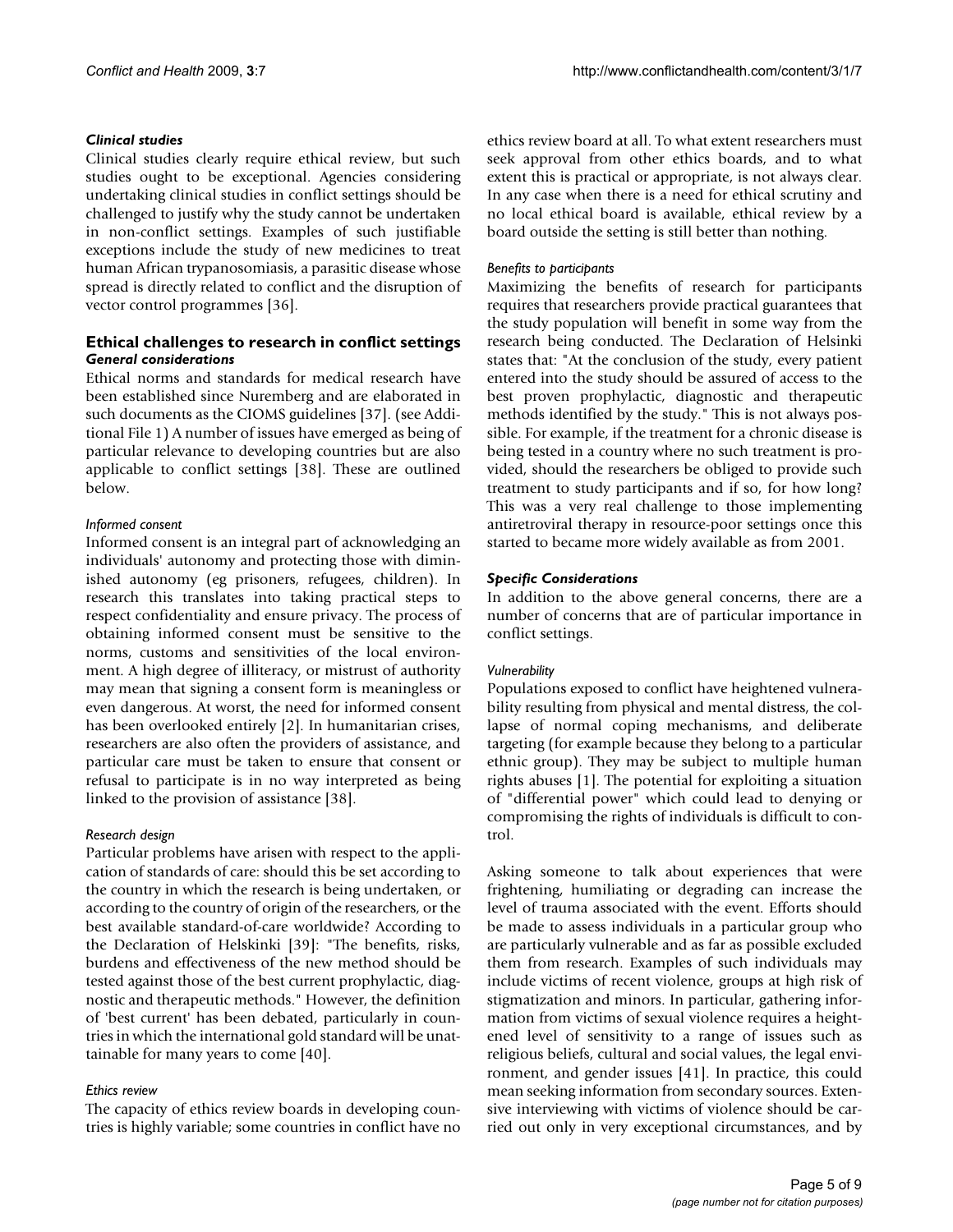trained investigators with a clear methodology and possibilities for referral for psychosocial support.

There may be a need for an increased level of confidentiality of study data in situations where even the simplest information (household composition, age of males) could provide information to support deliberate targeting of individuals/groups by perpetrators of violence.

Finally, being mindful of the population's physical vulnerability means taking into consideration the timing and duration of assessment to avoid disruption of essential service delivery. This means, for example, avoiding the conduct of interviews during the time when food distributions occur (a problem that was recently observed to occur in Darfur).

## *Necessity of conducting research in conflict settings*

It can be questioned to what extent populations placed under such stress should be subjected to research – it has for example been argued that refugees for example should never be subjected to medical research [[42](#page-8-41)]. However, this argument rests on the assumption that optimal knowledge exists, and further improvements in delivery are unnecessary, an assumption that is difficult to accept. Civilians caught in conflict have basic rights to medical and other assistance, and those involved in the delivery of such assistance have a duty to optimize the efficiency and relevance of their work. Indeed, it may be unethical not to generate knowledge intended to evaluate or improve delivery of services in such contexts. For example, the provision of antiretroviral therapy to people in conflict settings was recommended against [\[6\]](#page-8-5) until pilot programmes proved that it could be done effectively (Culbert et al 2007). Categorically excluding certain vulnerable groups from research altogether may contribute to their vulnerability by preventing the design and improvement of interventions specifically tailored to their needs, and may in fact violate principles of social justice by leaving them worse off than they otherwise would have been.

Research in conflict settings is necessary to answer important questions specifically related to health care of populations caught in conflict. But it must also be acknowledged that researchers may have a personal interest in conducting research in a conflict setting when in fact the research question could be posed in any number of more stable settings [\[43](#page-8-42)]. The necessity of conducting research in conflict settings to answer questions that could just as easily be answered in a non-conflict setting should be questioned, both because of the heightened vulnerability of populations caught in conflict, and the particular logistical and security (and so cost) implications of undertaking research in conflict settings.

Finally, the multitude of international organizations that are often present in disaster settings and gathering information for various reasons – operational planning and evaluation, advocacy, and operational research – can lead to an over-assessment of populations: for example in Darfur it has been reported that some communities have been surveyed more than five times [\[44](#page-8-43)].

#### *Feasibility of implementing research and delivering its benefits*

Conflict settings are by definition dynamic and subject to rapid deterioration. This can have serious implications for the implementation of research. Essential supplies may be limited; structures in which research is being conducted (eg hospitals and health centres) may be destroyed; data collection systems may be disrupted; research teams may have to evacuate and the study populations may become displaced. The design and conduct of research must take into account the dynamic environment in which the research will be conducted to maximize the chances that such research will be completed.

The feasibility of delivering benefits of research should also be carefully considered. The 2002 CIOMS Guidelines state that "the research is responsive to the health needs and the priorities of the population or community in which it is to be carried out; and any intervention or product developed, or knowledge generated, will be made reasonably available for the benefit of that population or community" [\[37](#page-8-36)]. However, this may be difficult to guarantee in a conflict setting where both investigators and participants may be displaced due to insecurity.

# **An ethical framework for research in conflict settings**

In June 2003 the international aid agency MSF established an independent ethics review board for the assessment of research conducted in settings where it works, many of which are conflict or post-conflict settings. This independent ethics review board developed a set of practical benchmarks for the ethical conduct of research, based on an ethical framework drafted by some members of the US National Institutes of Health [[38\]](#page-8-37) (Table [1\)](#page-6-0). The framework was tested over a period of 18 months to assess its utility and feasibility. In the last 5 years the framework has since been used to review over 50 proposals, and while a review of the specific relevance of each benchmark is warranted, the framework has been found to be overall well adapted to the settings where MSF conducts research.

The main principles elaborated in this framework are: (i) collaborative partnership (ii) community engagement (iii) social value (iv) scientific validity (v) fair selection of study participants (vi) favourable harm-benefit ratio (vii) informed consent (viii) respect for recruited participants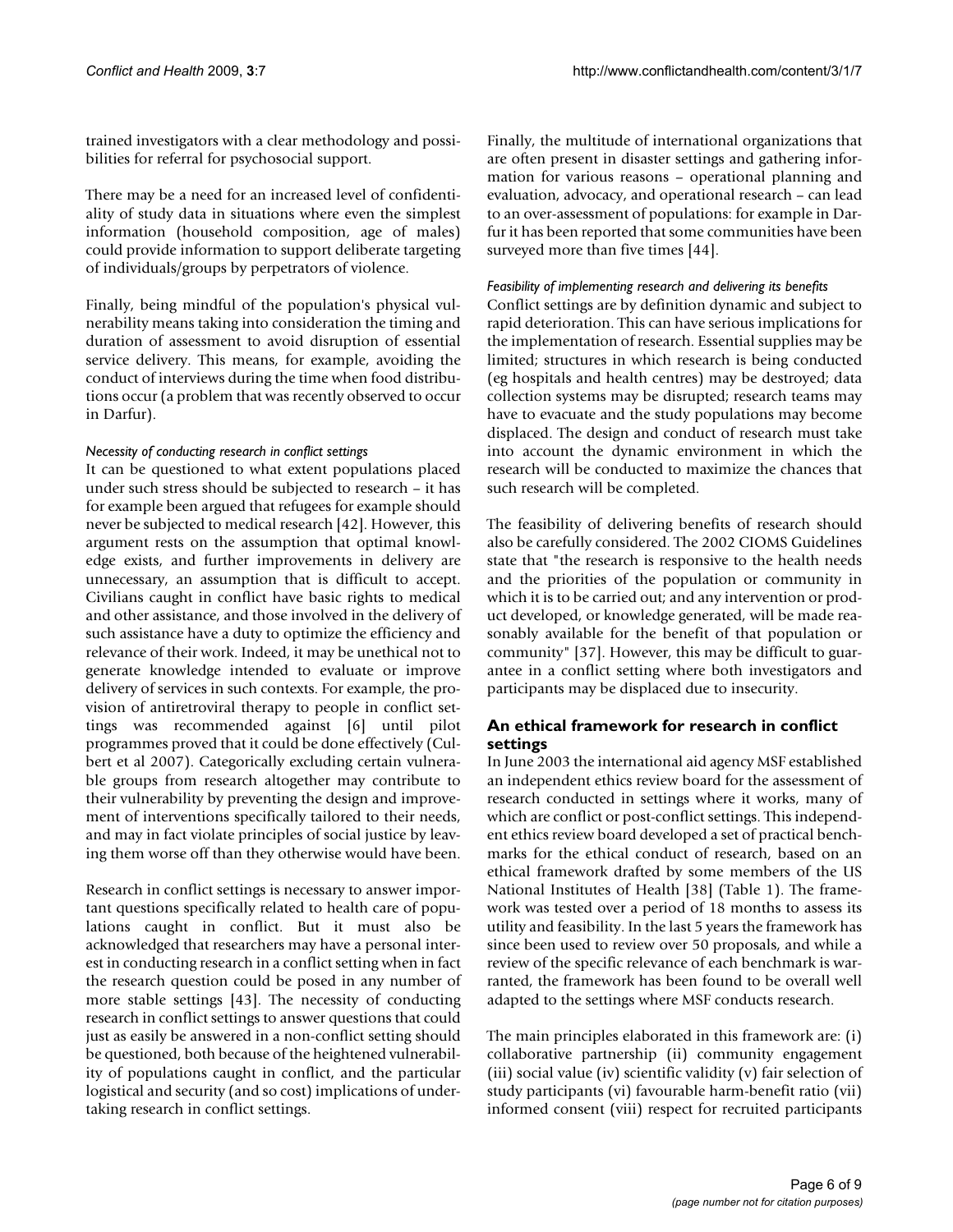# <span id="page-6-0"></span>**Table 1: Ethical framework for research: benchmarks used by MSF**

| Benchmark                             | Practical Interpretation                                                                                                                                                                                                                                                                                                                                                                                                                                                                                                                                                                                                                                                                                    | Considerations                                                                                                                                                                                                                                          |
|---------------------------------------|-------------------------------------------------------------------------------------------------------------------------------------------------------------------------------------------------------------------------------------------------------------------------------------------------------------------------------------------------------------------------------------------------------------------------------------------------------------------------------------------------------------------------------------------------------------------------------------------------------------------------------------------------------------------------------------------------------------|---------------------------------------------------------------------------------------------------------------------------------------------------------------------------------------------------------------------------------------------------------|
| <b>Collaborative Partnership</b>      | Researchers should engage in partnership with<br>national and/or international research<br>institutions as relevant and appropriate. Such<br>collaboration should contribute to developing<br>the capacity for researchers and health<br>policymakers to become full and equal partners<br>in the research enterprise.                                                                                                                                                                                                                                                                                                                                                                                      | May not be possible due to the absence of<br>partners or the partisan nature of certain groups<br>that prevent a neutral engagement. However,<br>there should be a demonstrated effort to seek<br>reliable partners.                                    |
| Community engagement                  | Researchers should respect the community's<br>values, culture, traditions, and social practices;<br>involve the community in the design and<br>implementation of research through a<br>consultative process; and share fairly any<br>financial and other rewards of the research.                                                                                                                                                                                                                                                                                                                                                                                                                           | Traditional community organisation may be<br>disrupted by conflict.<br>Values, cultures, traditions and practices may all<br>be disturbed by conflict.<br>There may be risks of bias in politically polarized<br>environments.                          |
| Social value                          | Beneficiaries should be clearly specified, and<br>importance of the health problems being<br>investigated and the prospect of value of the<br>research for the beneficiaries made clear.<br>Mechanisms to enhance the social value of the<br>research should be established to ensure that<br>knowledge is disseminated and ensuring the<br>community benefits from the knowledge<br>generated.<br>Efforts should be made to avoid diverting<br>resources from health services for the conduct<br>of research.                                                                                                                                                                                              | Transient nature of conflict prevents guarantees<br>that research participants will benefit directly.                                                                                                                                                   |
| <b>Scientific Validity</b>            | Research design should optimize possibilities of<br>achieving the social value requirements.<br>Research should be feasible given the social,<br>political, and cultural environment and with<br>sustainable improvements in the local health care<br>and physical infrastructure. Finally, it should be of<br>sufficient quality (eg of sufficient sample size) to<br>yield reliable information.                                                                                                                                                                                                                                                                                                          | Volatile nature of conflict can disrupt conduct<br>research (eg sampling constrained by security;<br>evacuations prevent achieving initial sample size)                                                                                                 |
| <b>Fair selection of participants</b> | Study population should be selected in such a<br>way as to ensure scientific validity of the<br>research and minimize the risks of the research.<br>This means formulating clear inclusion and<br>exclusion criteria and identifying and protecting<br>vulnerable groups.                                                                                                                                                                                                                                                                                                                                                                                                                                   | Initial selection/recruitment may need to be<br>adjusted due to population displacement                                                                                                                                                                 |
| <b>Favourable Harm-Benefit Ratio</b>  | Protocol should clearly assess potential harms<br>and benefits to the study participants and the<br>harm-benefit ratio for the community.                                                                                                                                                                                                                                                                                                                                                                                                                                                                                                                                                                   | Given the complex cultural and political context<br>of conflict settings, community members may<br>need to be involved in such assessments.                                                                                                             |
| Informed consent                      | Study community should be involved in<br>establishing appropriate recruitment procedures<br>and incentives for the participants.<br>Consent procedures should be acceptable and<br>practical within the study community.<br>All information should be disclosed in culturally<br>and linguistically appropriate formats.<br>Participants must fully comprehend the research<br>objectives and procedures. This may mean<br>allowing adequate time for discussion about the<br>information received with members of the<br>community or family before deciding on consent.<br>It should be made clear that participants are free<br>to refuse or withdraw from the research at any<br>stage without penalty. | The provision of incentives should be carefully<br>considered to gain consent from vulnerable<br>populations<br>Particularly important when the organisation<br>undertaking the research is also engaged in the<br>delivery of humanitarian assistance. |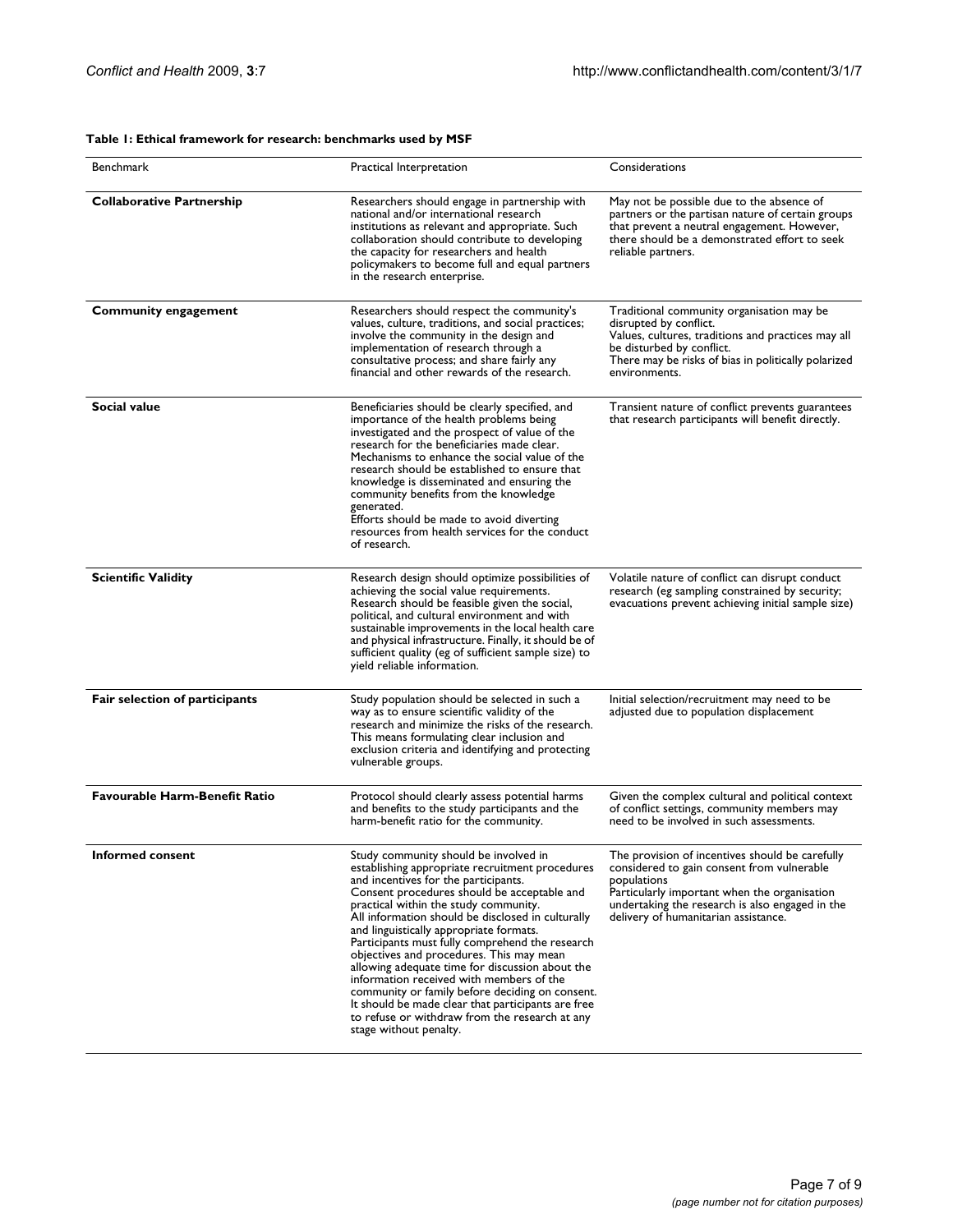**Table 1: Ethical framework for research: benchmarks used by MSF** *(Continued)*

| <b>Respect for Recruited Participants and</b><br><b>Study Communities</b> | Procedures should be established to protect the<br>confidentiality of recruited and enrolled<br>participants (including biological samples).<br>Enrolled participants should be provided with<br>relevant new information that arises in the<br>course of the research. Medical conditions,<br>including research related injuries, of enrolled<br>participants should be monitored and care<br>provided that is at least as good as existing local<br>norms. Participants and the study community<br>should be informed of the results of the<br>research. Harms and wrongs should be assessed<br>to minimize the risk of exploiting research<br>participants. | May be divergence between 'local' and<br>'acceptable' norms of care.<br>Conflict-related displacement of research<br>organisation or population may prevent<br>feedback. |
|---------------------------------------------------------------------------|-----------------------------------------------------------------------------------------------------------------------------------------------------------------------------------------------------------------------------------------------------------------------------------------------------------------------------------------------------------------------------------------------------------------------------------------------------------------------------------------------------------------------------------------------------------------------------------------------------------------------------------------------------------------|--------------------------------------------------------------------------------------------------------------------------------------------------------------------------|
| Independent review                                                        | Public accountability of the research should be<br>ensured through scientific and ethical review<br>according to international standards. This may<br>require the engagement of international as well<br>as local ethics review boards.                                                                                                                                                                                                                                                                                                                                                                                                                         | Complicated in oppressive settings if publication<br>research findings may cause problems to<br>researchers or the organisation                                          |

and (ix) independent review. The interpretation of these principles, and considerations for their implementation in conflict-settings, are summarized in Table [1](#page-6-0).

#### **Conclusion**

Despite arguments that it is unethical to conduct research on vulnerable populations caught in conflict, health research is essential to achieving the goals of promoting and enhancing the delivery of life-saving interventions.

Conflict settings are characterized by instability and rapidly change in circumstances and pose major challenges to the conduct of research. Given these challenges and concerns, those engaged in research should first reflect on the necessity of conducting research in such settings, and the feasibility of seeing the research through to completion.

There is much scope to improve the quality of research methodologies implemented in conflict settings through validation of survey tools, the establishment of clear protocols, and training in a broader use or research methodologies that can be applied in such settings. This implies training for humanitarian actors engaged in research methods, and greater collaboration with experts to support the design and analysis, and potentially also the implementation of research. Adequate resources should be made available to support research in conflict settings, including the potential to engage specialized staff from academic or other settings to support research, either directly or indirectly. Finally, concepts of scientific validity may need to be modified for conflict situations.

There are a number of particular ethical issues associated with the conduct of research in conflict settings; these relate primarily to the vulnerability of participants. Efforts are needed to improve the knowledge and capacity of international organizations about international ethical guidelines associated with medical and health policy research. At the same time, ethics review boards need to engage people with established experience in the specific demands of conducting research in conflict settings, and those ethical considerations that require special attention. Research approaches should be informed by and consistent with international human rights and humanitarian laws as well as ethical guidance.

Finally, greater attention should be paid to the dissemination of the results of research, to ensure that essential information is shared as widely as possible to the benefit of all those engaged in improving the wellbeing of populations caught in conflict.

## **Competing interests**

The authors declare that they have no competing interests.

## **Authors' contributions**

All authors contributed to the writing, revision and supportive literature reviews in the preparation of this manuscript, and read and approved the final manuscript.

## **Additional material**

## <span id="page-7-0"></span>**Additional file 1** *Further reading. Additional resources related to research ethics in conflict settings.* Click here for file

[\[http://www.biomedcentral.com/content/supplementary/1752-](http://www.biomedcentral.com/content/supplementary/1752-1505-3-7-S1.doc) 1505-3-7-S1.doc]

#### **Acknowledgements**

This work was supported by a grant from the Canadian Department of Foreign Affairs and International Trade (DFAIT).